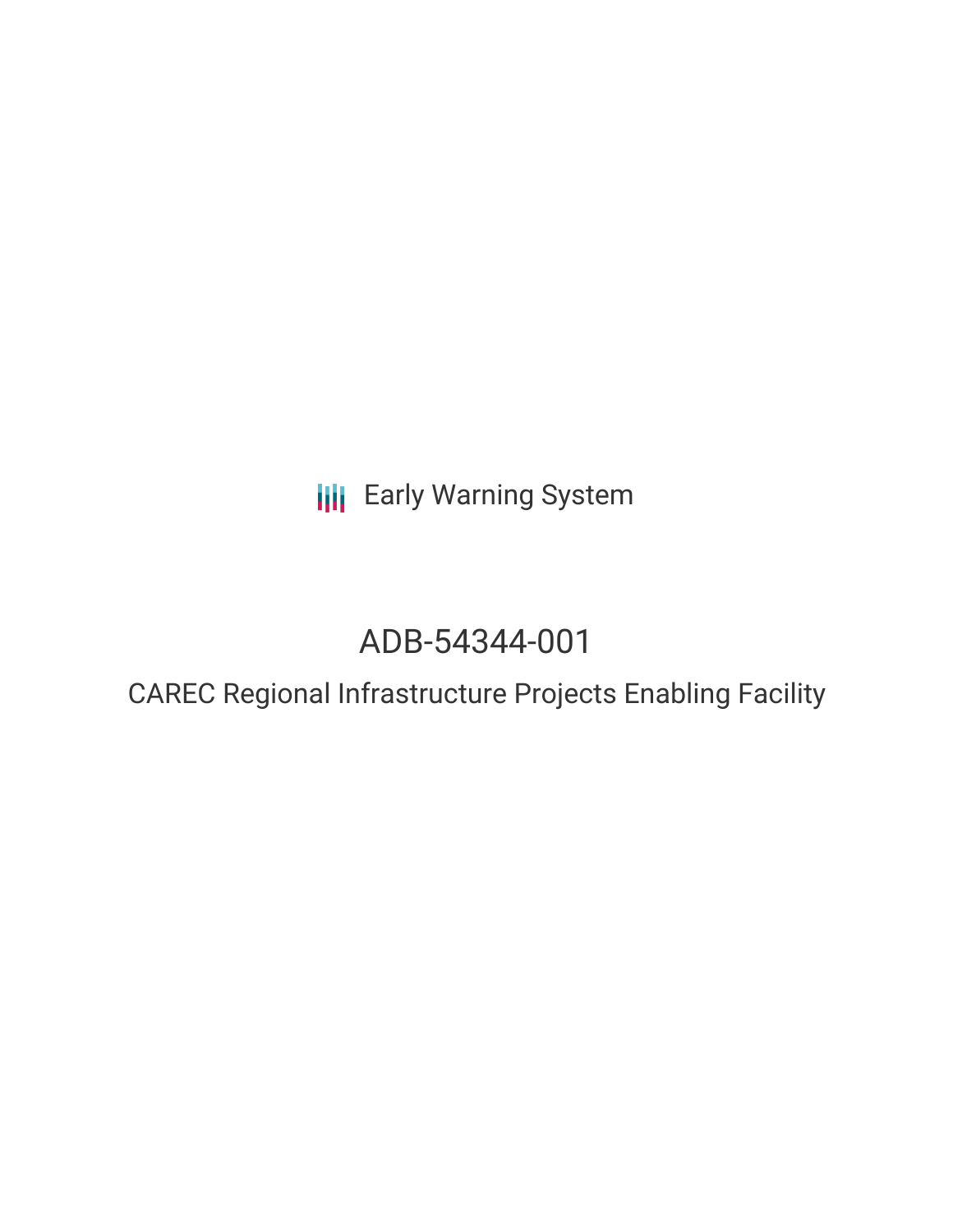

### **Quick Facts**

| <b>Countries</b>                               | Afghanistan, Azerbaijan, China, Georgia, Kazakhstan, Kyrgyzstan, Mongolia, Pakistan, Tajikistan, Turkmenistan, Uzbekistan |
|------------------------------------------------|---------------------------------------------------------------------------------------------------------------------------|
| <b>Financial Institutions</b>                  | Asian Development Bank (ADB)                                                                                              |
| <b>Status</b>                                  | Active                                                                                                                    |
| <b>Bank Risk Rating</b>                        | U                                                                                                                         |
| <b>Voting Date</b>                             | 2020-09-29                                                                                                                |
| <b>Sectors</b>                                 | Infrastructure, Technical Cooperation                                                                                     |
| Investment Type(s)                             | <b>Advisory Services</b>                                                                                                  |
| <b>Investment Amount (USD) \$ 0.23 million</b> |                                                                                                                           |
| <b>Project Cost (USD)</b>                      | $$0.23$ million                                                                                                           |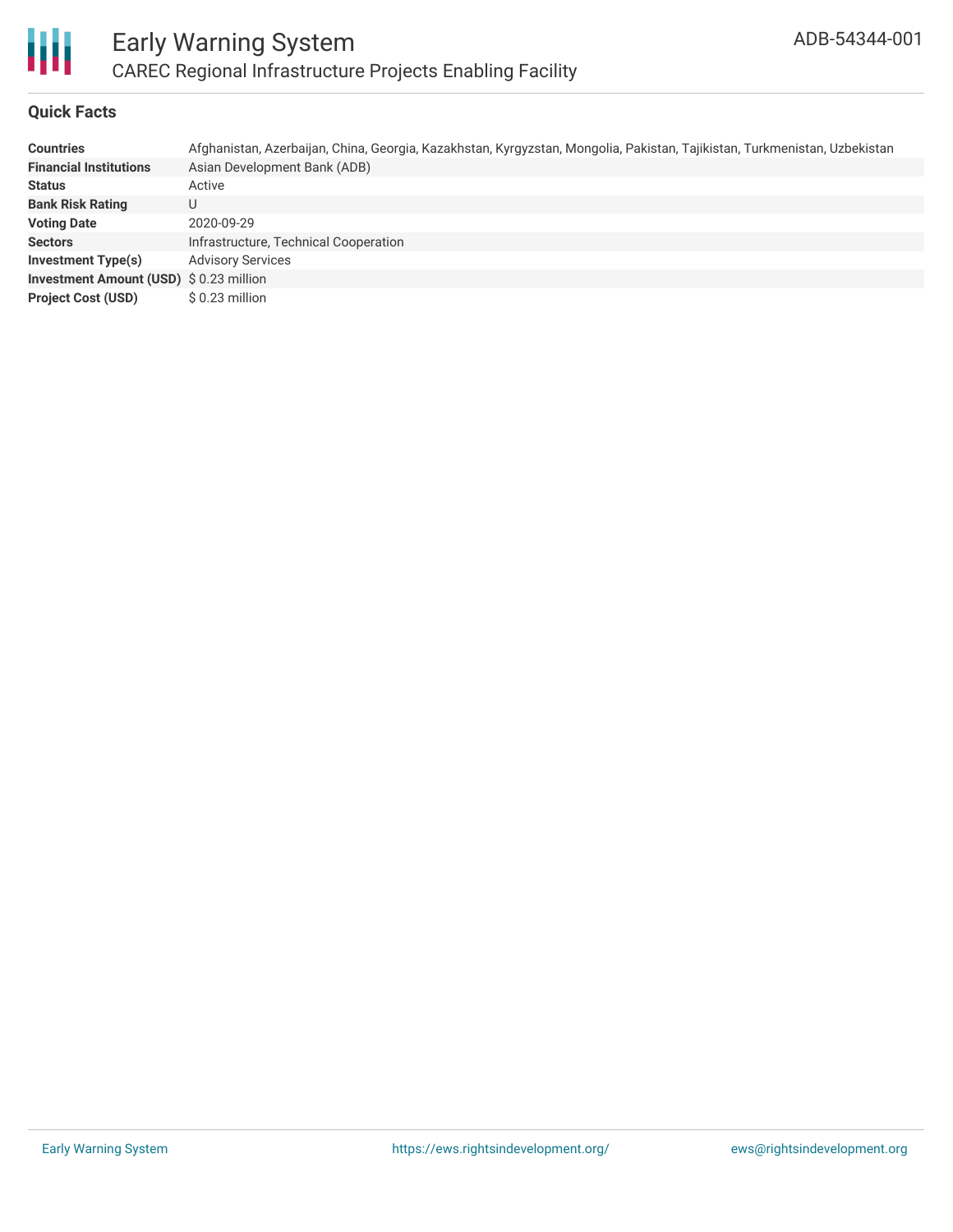

### **Project Description**

According to the Bank's website, the technical assistance will enhance economic connectivity and will increase sustainability and resilience of regional infrastructure in the Central Asia Regional Economic Cooperation region.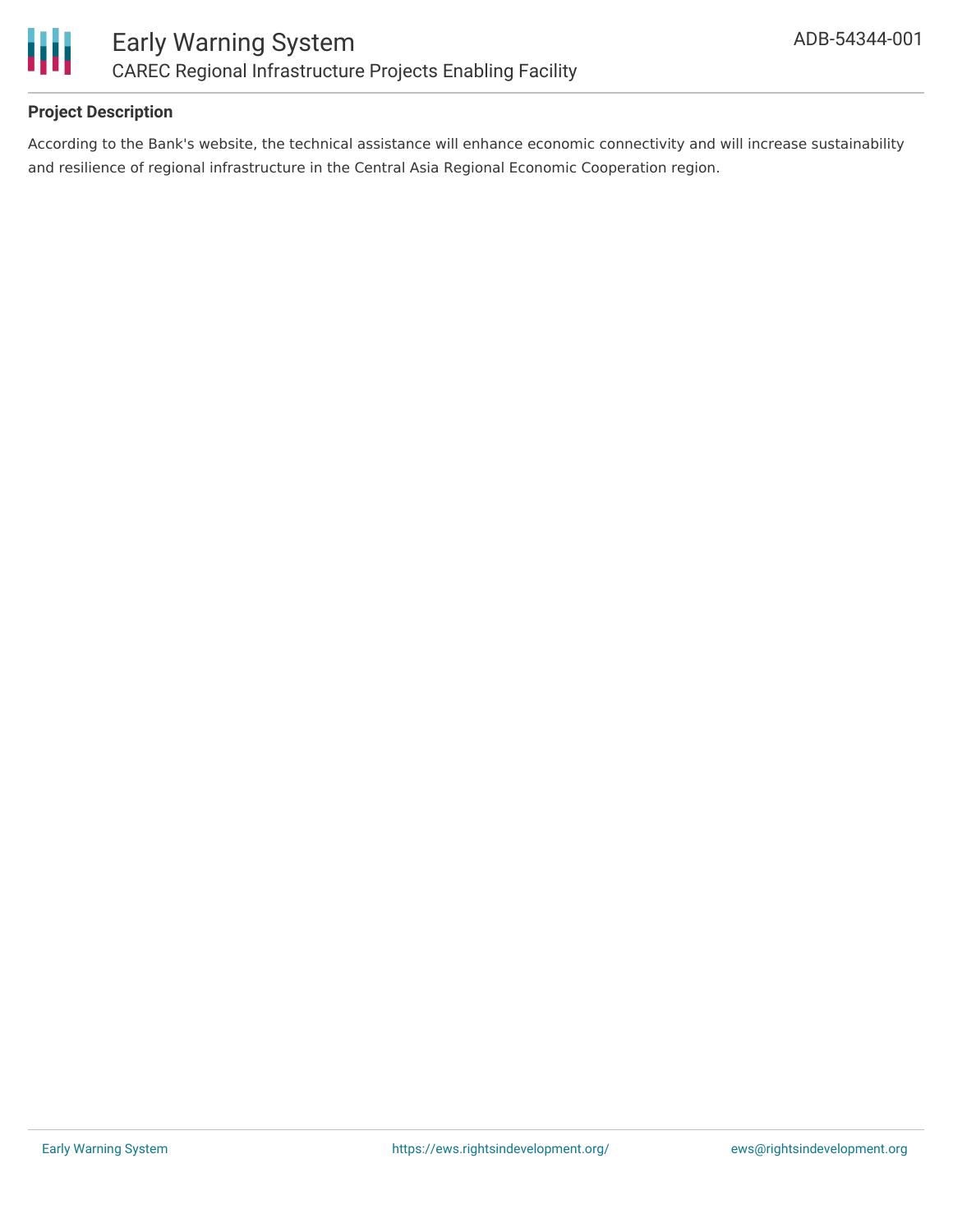

#### **Investment Description**

Asian Development Bank (ADB)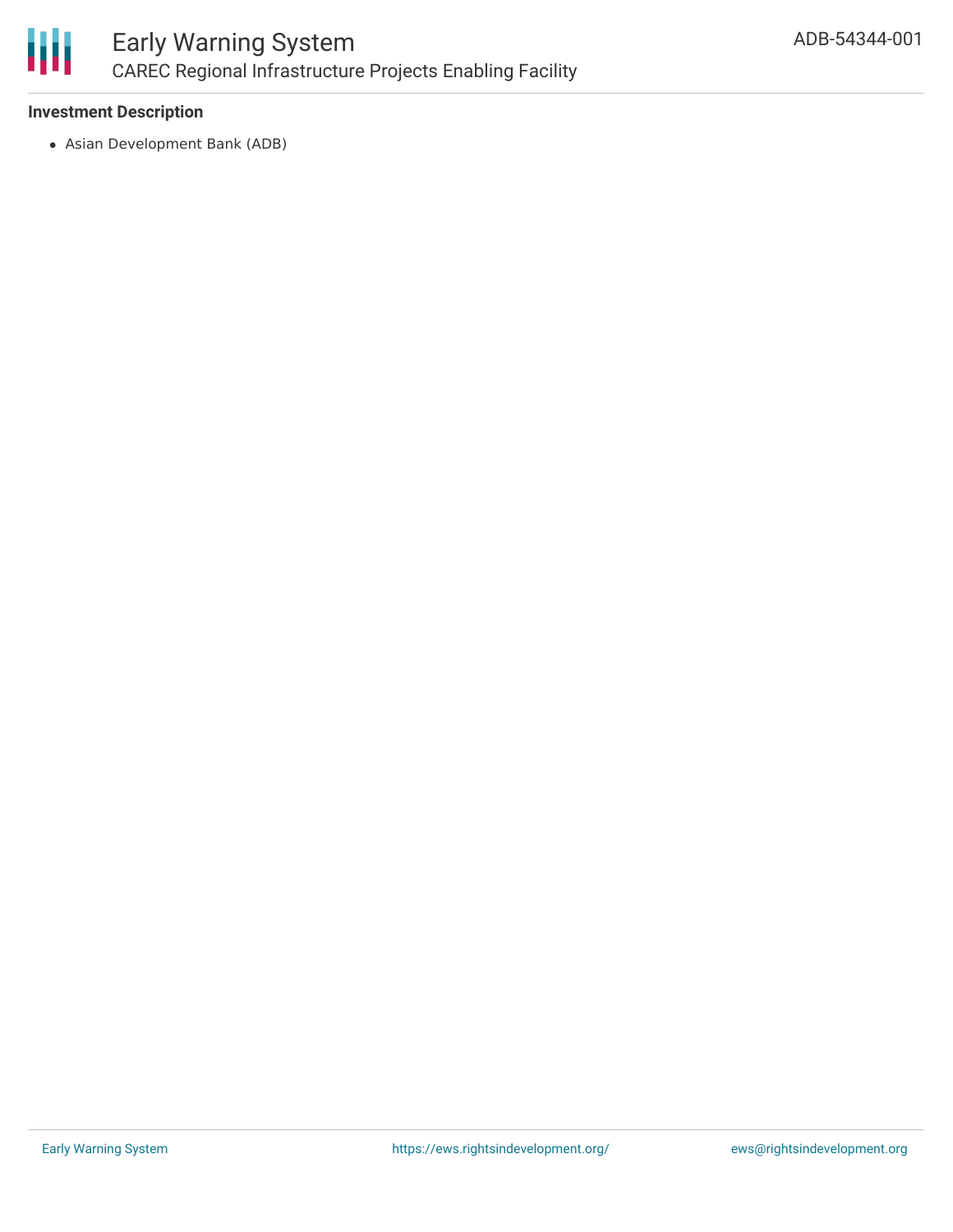#### **Contact Information**

PROJECT CONTACT INFORMATION

Project Officer - Paracha, Saad Abdullah

Central and West Asia Department

#### ACCESS TO INFORMATION

You can submit an information request for project information at: https://www.adb.org/forms/request-information-form

ADB has a two-stage appeals process for requesters who believe that ADB has denied their request for information in violation of its Access to Information Policy. You can learn more about filing an appeal at: https://www.adb.org/site/disclosure/appeals

#### ACCOUNTABILITY MECHANISM OF ADB

The Accountability Mechanism is an independent complaint mechanism and fact-finding body for people who believe they are likely to be, or have been, adversely affected by an Asian Development Bank-financed project. If you submit a complaint to the Accountability Mechanism, they may investigate to assess whether the Asian Development Bank is following its own policies and procedures for preventing harm to people or the environment. You can learn more about the Accountability Mechanism and how to file a complaint at: http://www.adb.org/site/accountability-mechanism/main.